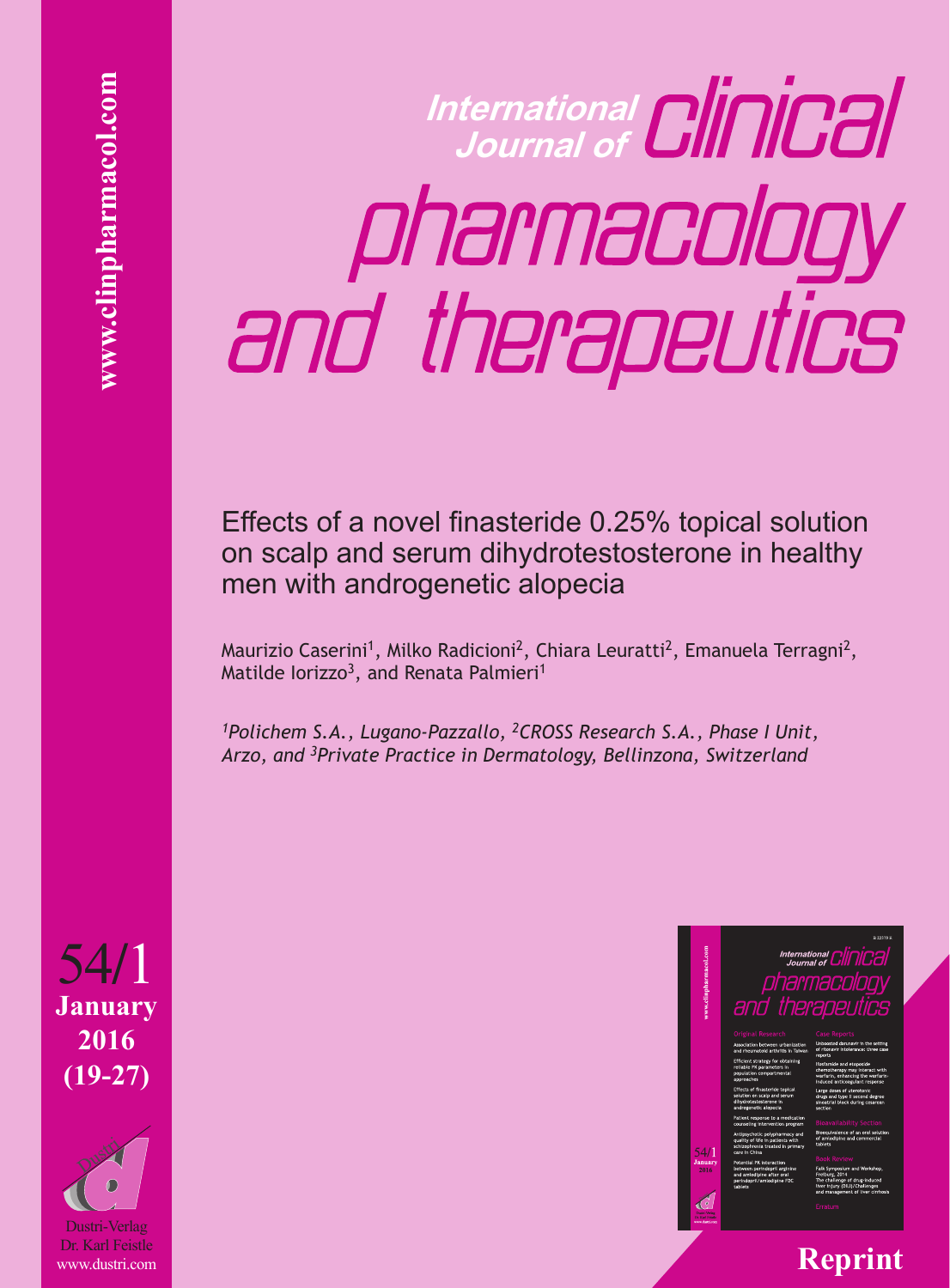

©2016 Dustri-Verlag Dr. K. Feistle ISSN 0946-1965

> **DOI 10.5414/CP202467** e-pub: December 4, 2015

#### **Key words**

androgenetic alopecia – finasteride – topical treatment – type 2 5-α reductase – dihydrotestosterone

Received July 9, 2015; accepted August 26, 2015

Correspondence to Renata Palmieri Polichem S.A., Via Senago 42D, CH-6912, Lugano-Pazzallo, Switzerland renata.palmieri@ polichem.com

# Effects of a novel finasteride 0.25% topical solution on scalp and serum dihydrotestosterone in healthy men with androgenetic alopecia

Maurizio Caserini<sup>1</sup>, Milko Radicioni<sup>2</sup>, Chiara Leuratti<sup>2</sup>, Emanuela Terragni<sup>2</sup>, Matilde Iorizzo<sup>3</sup>, and Renata Palmieri<sup>1</sup>

<sup>1</sup>Polichem S.A., Lugano-Pazzallo, <sup>2</sup>CROSS Research S.A., Phase I Unit, Arzo, and *3Private Practice in Dermatology, Bellinzona, Switzerland*

Abstract. Objective: The effects on scalp and serum dihydrotestosterone (DHT) of different doses of a novel topical solution of 0.25% finasteride (P-3074), a type 2 5α-reductase, were investigated in men with androgenetic alopecia. Methods: Two randomized, parallel-group studies were conducted. Study I: 18 men received 1 mL (2.275 mg) P-3074, applied to the scalp once a day (o.d.) or twice a day (b.i.d), or 1 mg oral tablet o.d. for 1 week. Study II: 32 men received P-3074 at the dose of 100 (0.2275 mg), 200 (0.455 mg), 300 (0.6285 mg), or 400  $(0.91 \text{ mg}) \mu L$  or the vehicle o.d. for 1 week. Scalp and serum DHT and serum testosterone were evaluated at baseline and treatment end. Results: Change from baseline in scalp DHT was –70% for P-3074 o.d. and approx. –50% for P-3074 b.i.d. and the tablet. Serum DHT decreased by 60 – 70%. The doses of 100 and 200 µL P-3074 resulted in a –47/–52% scalp DHT reduction, similar to the 300 and 400  $\mu$ L doses (i.e.,  $-37/-54\%$ ). A –5.6% inhibition was observed for the vehicle. Serum DHT was reduced by only –24/–26% with 100 and 200 µL P-3074 and by –44/–48% with 300 and 400 µL P-3074. No relevant changes occurred for serum testosterone. Conclusions: The novel finasteride 0.25% solution applied o.d. at the doses of 100 and 200 µL results in an appropriate inhibition of scalp DHT potentially minimizing the untoward sexual side-effects linked to a systemic DHT reduction.

#### **Introduction**

Androgenetic alopecia, or male pattern baldness, depends on genetic predisposition [1, 2] and on the local presence of the androgen dihydrotestosterone (DHT) [3], which is formed by testosterone reduction through the action of 5α-reductases. Patients with androgen insensitivity syndromes [1] and type 2 5α-reductase deficiencies [4] do not experience androgenetic alopecia: these findings suggested that androgenetic alopecia is induced by activation of follicular androgen receptors by DHT [5].

Finasteride is an effective drug for the treatment of mild to moderate male androgenetic alopecia and is presently authorized and marketed as a 1-mg oral tablet in the USA and Europe [6, 7]. Finasteride selectively inhibits the type 2 5α-reductase isoenzyme, blocking the conversion of testosterone to DHT, and, administered at the daily oral doses of  $0.05 - 5$  mg for 42 days, results in a 60 – 70% reduction in serum/plasma, prostate, and scalp DHT levels [8].

Finasteride was proven to be effective in the treatment of male pattern baldness in terms of stabilization of hair loss and promotion of the conversion of hair follicles into the actively growing phase [9, 10, 11]. A systemic review by Mella et al. [12] concluded that daily use of oral finasteride (1-mg tablet) increases hair count and improves patient and investigator assessment of hair appearance.

Generally, 1-mg oral finasteride is well tolerated with long-term use, although evidence from preclinical and clinical studies points to significant adverse effects of 5α-reductase inhibitors on health and overall quality of life. Adverse sexual effects have consistently been reported [1, 13, 14]. In multiple double-blind randomized controlled trials, 1-mg oral finasteride has been associated with a significant number of sexual dysfunctions, including decreased libido (1.8%), erectile dysfunction (1.3%), ejaculation dis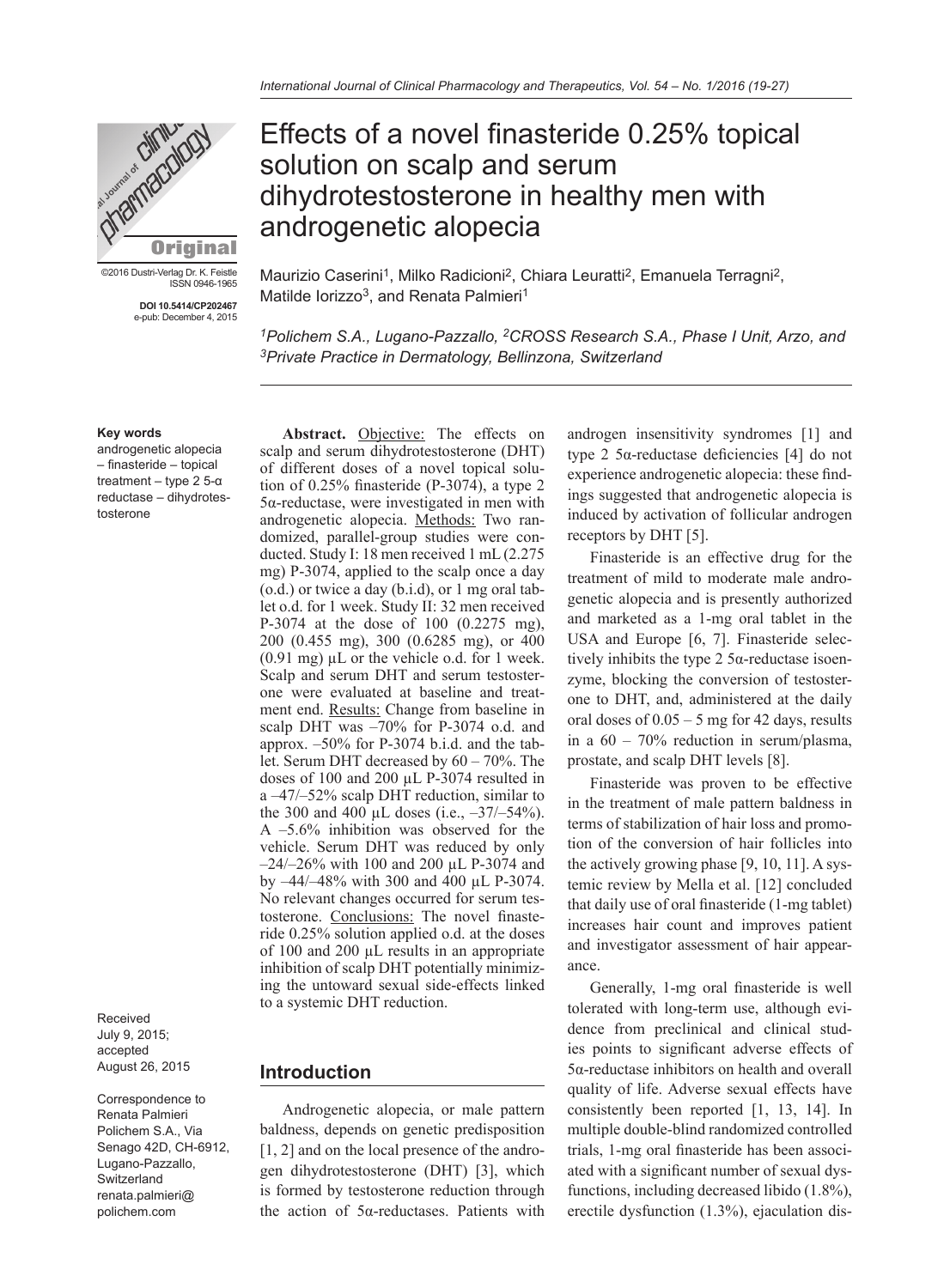orders  $(0.8 - 1.2\%)$ , and orgasm disorders (0.4%) [12, 14, 15, 16]. It is likely that a lack of plasmatic DHT or another 5α-reduced hormone is responsible for the reported decrease in libido and/or orgasm [17]. Recently, the use of 1 mg oral finasteride for the treatment of male pattern hair loss has been the focus of media and internet attention for potential irreversible sexual dysfunction and severe depression, which raises concerns about the safety of 1-mg oral finasteride [18].

Given the efficacy and a concerning sideeffect profile of oral finasteride, there is potential for the development of a better-tolerated formulation for male pattern baldness.

A topical formulation of finasteride 0.25% solution (namely P-3074), in hydroxypropyl chitosan (HPCH) film-forming technology, allows finasteride to act on the scalp skin follicular portion of the bulb [19] and to promote a cutaneous depot of finasteride in the region of hair bulbs, thus minimizing systemic absorption even after repeated treatments [20]. A recent study in 24 healthy men with androgenetic alopecia [21] showed that 1-week treatment with 1 mL P-3074 applied twice daily (b.i.d.) to the scalp and with finasteride 1-mg tablet orally administered once daily (o.d.) resulted in a similar plasma DHT reduction: plasma DHT was in fact reduced by  $68 - 75\%$  with P-3074 and by 62 – 72% with the reference tablet. As expected, no relevant changes in plasma testosterone occurred with either treatment. Notably, plasma finasteride rate and extent of systemic absorption were  $\sim$  10 – 15 times lower for the topical solution than for the tablet.

On the basis of the results of the previous study, the present set of studies aimed at further investigating the systemic and local (scalp) DHT suppressive effects of P-3074, topically applied at different dose regimens (1 mL o.d. or b.i.d., study I) and at different o.d. doses (study II) in men with adrogenetic alopecia.

Primary objective of study I was to investigate whether multiple applications of 1 mL P-3074 o.d. resulted in an inhibition of scalp and serum DHT similar to that obtained with b.i.d. applications and with the 1-mg oral tablet. Study II was designed to evaluate whether lower doses of P-3074 applied to the scalp of men with androgenetic alopecia could achieve the same inhibitory effect on scalp DHT levels, minimizing at the same time the systemic effects on serum DHT. Four doses of P-3074, as 4 different volumes (i.e., 100 µL (0.2275 mg), 200 µL (0.455 mg), 300 μL (0.6825 mg), and 400 μL (0.91 mg)) were thus investigated in terms of their effects on scalp DHT levels. In both studies, serum testosterone was also evaluated. The final aim was to optimize finasteride delivery from the new topical formulation, reducing finasteride systemic absorption and minimizing its systemic effects.

# **Subjects and methods**

#### *Subjects*

In study I and II,  $18 - 65$  year-old healthy men with recession of the frontal hairline and hair loss over the frontal and vertex scalp regions (at least stage II of the Hamilton-Norwood classification scale [22]) were enrolled. All men were in good physical health, as assessed at study entry by medical history and physical examination, including electrocardiogram (ECG) recording, vital signs measurement, and routine laboratory blood and urine assays. Men with damaged scalp skin, such as abrasions, hyperkeratosis, or inflammatory disorders, were excluded. Subjects were not enrolled if they had participated in other clinical trials or donated blood in the previous 2 months, or if they had been on any medications in the 2 weeks preceding the study. All the subjects were given a detailed description of the study, and all of them gave their written informed consent before enrolment. The studies were approved by an independent Ethics Committee, Canton Ticino, Switzerland, and were performed at CROSS Research S.A., Switzerland, in accordance with the Declaration of Helsinki and the harmonized European standards of Good Clinical Practice (ICH E6 1.24).

### *Study design and dose regimens*

Test product was finasteride 0.25% topical solution (P-3074; 2.275 mg/mL, Polichem, S.A., Switzerland). The study design was consistent across the two trials: both studies were single center, randomized,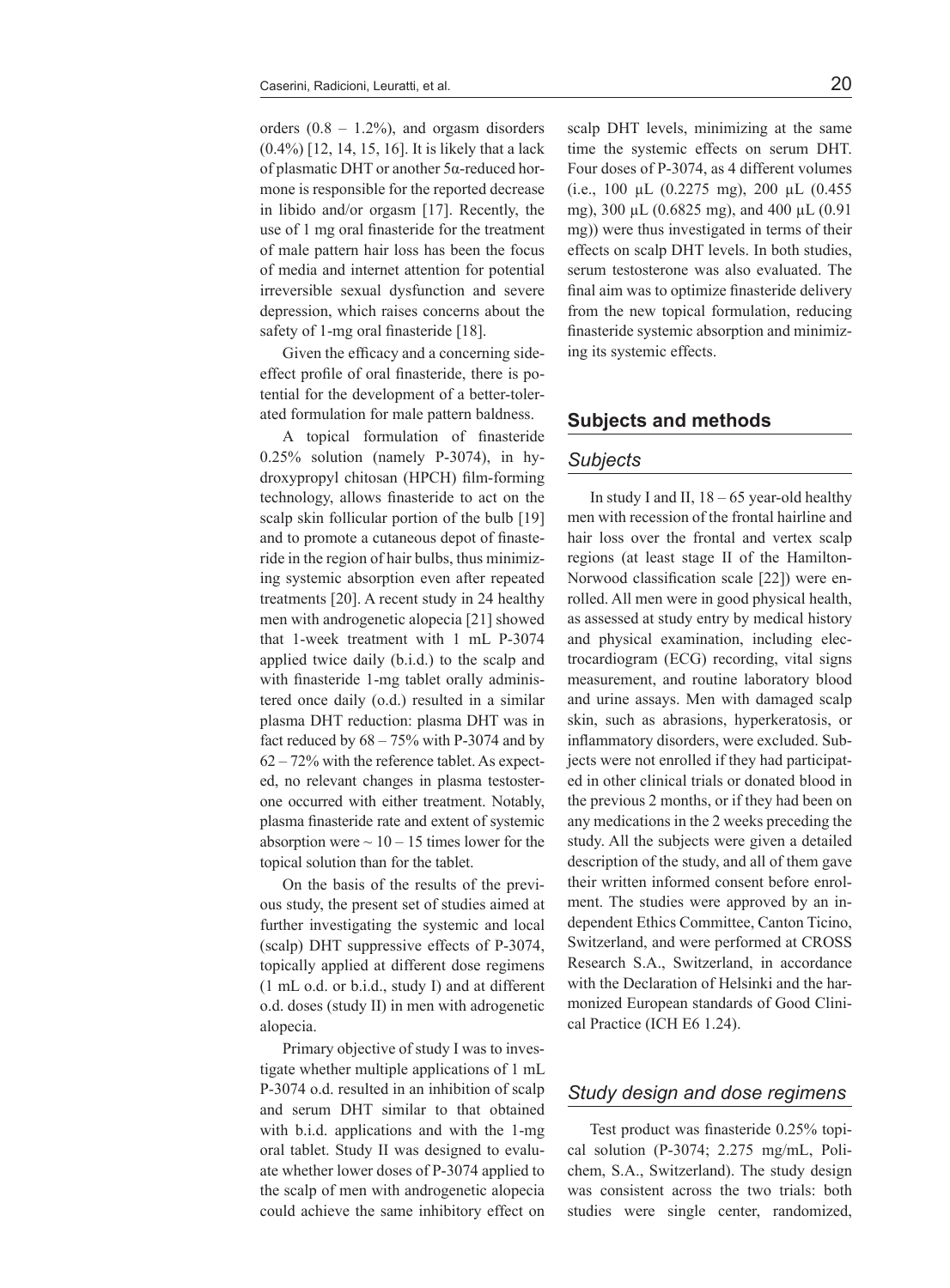sion 9.1.3, Service Pack 4. In study I, which was conducted from August 3 to September 7, 2012, 18 men with androgenetic alopecia were randomly allocated to 3 treatment groups in a 1 : 1 : 1 ratio to receive, in open–label fashion, 1 mL topical solution twice daily (P-3074 b.i.d.) or once daily (P-3074 o.d.), or finasteride 1-mg oral tablet o.d. (Propecia®, MSD S.A., Switzerland) for 1 week. Before the first application of P-3074, subjects had their scalp completely shaven. For each application, 1 mL (i.e., 2.275 mg finasteride) of the solution was homogeneously sprayed by the investigator on the whole scalp, for a total of either 7 applications (P-3074 o.d. group) or 14 applications (P-3074 b.i.d. group). The reference tablet was orally administered with 150 mL of still mineral water. 4-mm punch scalp biopsies for DHT and testosterone analysis were performed at baseline (day  $-17$ ) and  $6 \pm 2$  hours after the last multiple dose. Before each biopsy, the scalp skin was cleansed with betadine solution, and the scalp area was anaesthetized by injection of lidocaine 1%/epinephrine 10 µg/mL and sodium bicarbonate 8.4%. Punch-biopsied sites were disinfected with betadine and sutured. Blood samples for serum DHT and testosterone determinations were collected before the first application (baseline) and after 1-week treatment just before (predose, 0 hour) and at 6 and 12 hours after the last dose.

dure of the validated SAS for Windows Ver-

In study II (13 March – 22 April, 2014), 4 active doses of P-3074, i.e. 100 µL (0.2275 mg), 200 µL (0.455 mg), 300 µL (0.6825 mg), or  $400 \mu L (0.91 \text{ mg})$ , or the vehicle solution, were administered to 4 subject cohorts. Each cohort was composed of 8 subjects for a total of 32 subjects enrolled in the study. According to a computer-generated randomization list, within each cohort 6 subjects received 1 of the 4 P-3074 dose regimens, and 2 subjects received the vehicle in double blind fashion. The topical solution (P-3074 or the vehicle) was applied to the subjects' shaven scalp o.d., in the morning, for 7 days. The solution was sprayed from a distance of 8 – 10 cm, without overlapping subsequent

puffs, in order to homogeneously cover the scalp skin area. Scalp and serum concentrations of DHT and serum testosterone were determined at baseline and  $6 \pm 2$  hours after the last application of P-3074 or vehicle topical solution. Punch scalp biopsies were collected as described for study I. Plasma finasteride was analyzed at baseline and  $6 \pm 2$ hours after the last dose of P-3074.

The subjects were confined to the clinical center from the day of the first application or the day of the last administration (reference tablet group only, study I) up to at least 12 hours after the last dose. Final assessment was performed after completion of all study procedures.

# *Analytical methods*

DHT concentrations in scalp/serum, testosterone concentrations in serum, and finasteride concentrations in plasma (study II only) were determined at ABL, Analytisch Biochemisch Laboratorium, Assen, The Netherlands, using fully validated LC-MS/ MS methods [21, 23]. Lower quantification limits (LQL) were 0.05 ng/mL for serum DHT and testosterone, 0.25 ng/g for scalp DHT, and 0.10 ng/mL for plasma finasteride. All the analyses were conducted under blind conditions.

# *Pharmacodynamic and pharmacokinetic analyses*

DHT concentrations in scalp and serum, testosterone concentrations in serum, and finasteride concentrations in plasma were summarized by descriptive statistics. Changes from baseline in DHT scalp levels and in DHT and testosterone serum levels after multiple doses were calculated and presented as percentage of inhibition. Individual and mean DHT scalp/serum ratios of the percentage of change were calculated for all active treatment groups (both studies). Ratios equal (or very close) to 1.0 indicate that DHT changed equally in scalp and serum, ratios above 1.0 indicate that DHT was inhibited more in scalp than in serum, and ratios below 1 indicate that DHT was inhibited less in scalp than in serum.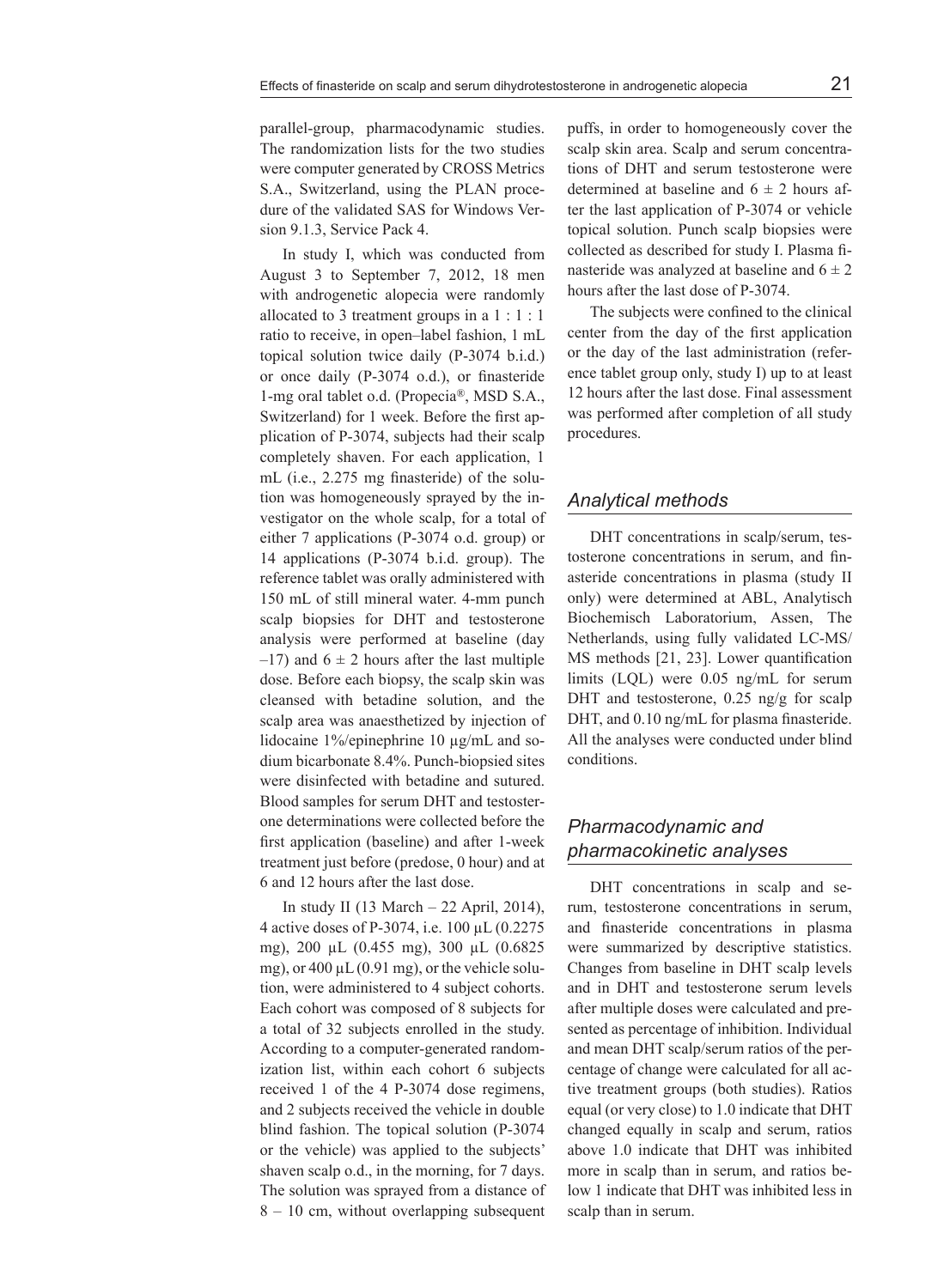| Study    | Treatment group     | <b>Baseline</b> | 1 week - last dose                  |               |                 |               |                 |         |
|----------|---------------------|-----------------|-------------------------------------|---------------|-----------------|---------------|-----------------|---------|
|          |                     | ng/g            | Predose                             |               | 6 h postdose    |               | 12 h postdose   |         |
|          |                     |                 | ng/g                                | $\frac{0}{0}$ | ng/g            | $\frac{0}{0}$ | ng/g            | $\%$    |
| Study I  | Tablet, 1 mg o.d.   | $0.40 \pm 0.11$ | $0.12 \pm 0.05$                     | $-69.7$       | $0.10 \pm 0.06$ | $-75.9$       | $0.10 \pm 0.03$ | $-76.1$ |
|          | P-3074, 1 mL b.i.d. | $0.53 \pm 0.34$ | $0.16 \pm 0.02$                     | $-69.3$       | $0.14 \pm 0.03$ | $-74.0$       | $0.14 \pm 0.02$ | $-73.8$ |
|          | P-3074, 1 mL o.d.   | $0.32 \pm 0.09$ | $0.10 \pm 0.02$                     | $-67.6$       | $0.07 \pm 0.01$ | $-76.4$       | $0.06 \pm 0.03$ | $-80.4$ |
| Study II | P-3074, 400 µL o.d. | $0.52 \pm 0.14$ | <b>NA</b>                           |               | $0.27 \pm 0.09$ | $-47.7$       | <b>NA</b>       |         |
|          | P-3074, 300 µL o.d. | $0.50 \pm 0.19$ | <b>NA</b>                           |               | $0.28 \pm 0.08$ | $-44.1$       | <b>NA</b>       |         |
|          | P-3074, 200 µL o.d. | $0.39 \pm 0.07$ | <b>NA</b><br><b>NA</b><br><b>NA</b> |               | $0.29 \pm 0.04$ | $-26.2$       | <b>NA</b>       |         |
|          | P-3074, 100 µL o.d. | $0.65 \pm 0.27$ |                                     |               | $0.49 \pm 0.16$ | $-24.4$       | <b>NA</b>       |         |
|          | Vehicle o.d.        | $0.49 \pm 0.12$ |                                     |               | $0.46 \pm 0.14$ | $-7.1$        | <b>NA</b>       |         |

Table 1. Serum DHT concentrations (mean ± SD) and changes from baseline (%) after 1 week of treatment.

P-3074: finasteride 0.25% topical solution; P-3074 1 mL = 2.275 mg; P-3074 400 µL = 0.91 mg; P-3074 300 µL = 0.6825 mg; P-3074 200 µL = 0.455 mg; P-3074 100 µL = 0.2275 mg. Tablet, 1 mg: Reference tablet, Propecia®, MSD S.A. DHT



Figure 1. Mean changes from baseline (%) in scalp and serum DHT concentrations after 1 week of treatment with 1 mL P-3074 b.i.d., 1 mL P-3074 o.d., and 1-mg oral tablet o.d. – study I.

#### *Safety profile*

Safety and tolerability were assessed by physical examinations, ECG, vital signs check, routine laboratory tests, and adverse events monitoring throughout the study. Adverse events were coded by system organ class and preferred term using the medical dictionary for regulatory activities version 15.1 (study I) or 17.0 (study II).

# *Sample size and statistical methods*

For the two studies, no formal sample size power calculation was performed. The number of 18 volunteers ( $N = 6$ /treatment group) for study I and the number of 32 volunteers ( $N = 8$  (6 active product  $+ 2$ ) vehicle)/cohort) for study II were regarded as being sufficient for the purposes of the studies. Baseline-corrected (i.e., changes from baseline) DHT and testosterone serum and DHT scalp concentrations at  $6 \pm 2$  hours after the last dose were compared between dose groups using an independent sample ttest. Individual DHT scalp/serum percentage of change ratios were compared between the active treatment groups, both within and between the two studies, using the nonparametric Wilcoxon Mann Whitney test.

# **Results**

All the randomized subjects, i.e., 18 in study I ( $N = 6$ /treatment group) and 32 in study II ( $N = 6$ /active dose group;  $N = 8/$ vehicle group), completed the study per protocol and were included in the pharmacodynamic, pharmacokinetic (study II only), and safety analyses.

# *Pharmacodynamics and pharmacokinetics*

#### **Study I**

After multiple-dose treatment for 1 week, a clear and similar suppressive effect of the 3 finasteride treatments on serum DHT levels was evident at all postdose assessment times: serum DHT was, in fact, reduced by  $\sim 69 - 74\%$  with P-3074 b.i.d., 68 – 80%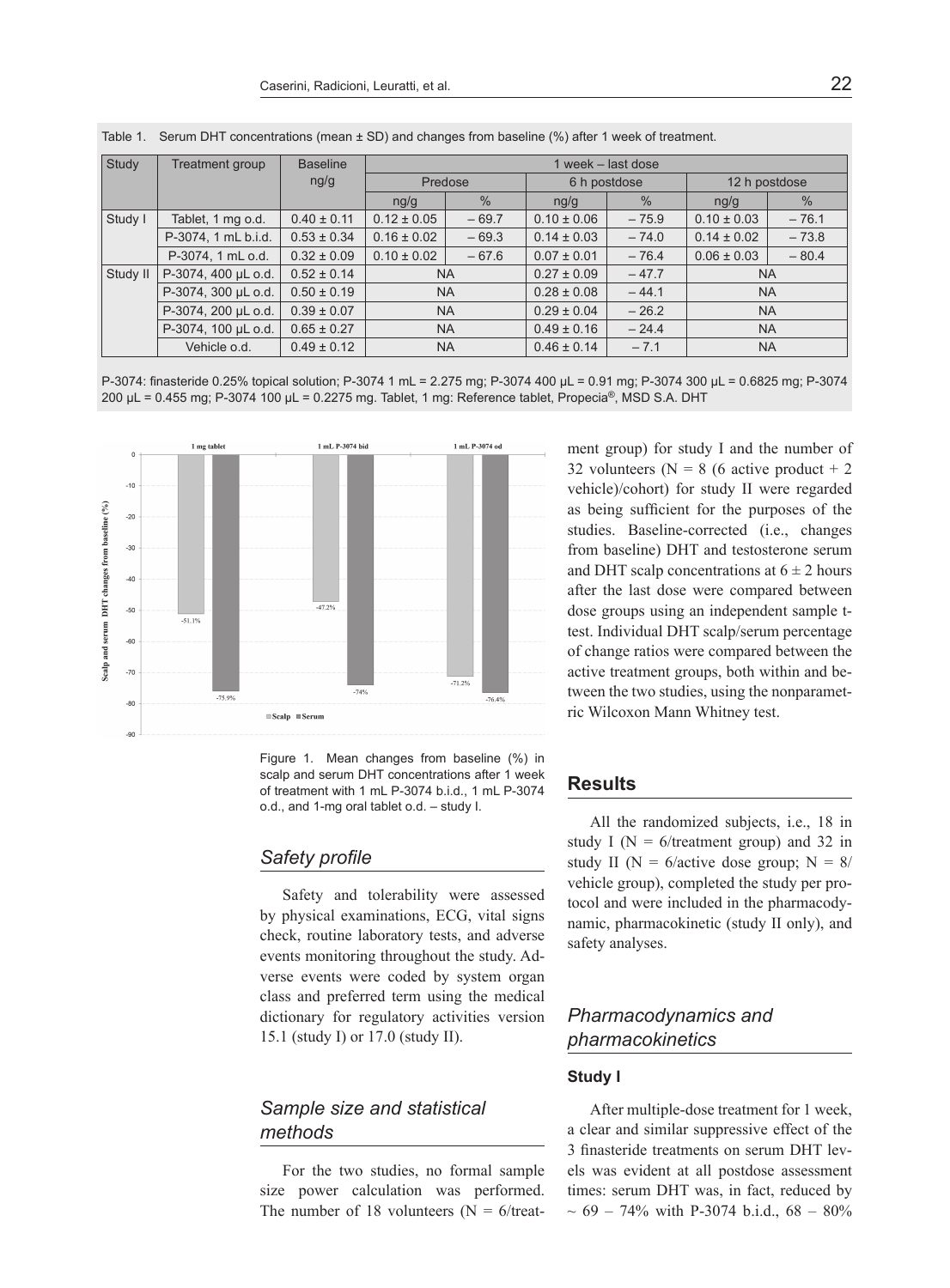Table 2. Scalp DHT concentrations (mean  $\pm$  SD; range) and changes from baseline (%) after 1 week of treatment.

| Study    | <b>Treatment group</b> | Scalp DHT       |                 |              |  |  |  |
|----------|------------------------|-----------------|-----------------|--------------|--|--|--|
|          |                        | <b>Baseline</b> | 1 week          | Change from  |  |  |  |
|          |                        | ng/g            | ng/g            | baseline (%) |  |  |  |
| Study I  | Tablet, 1 mg o.d.      | $1.39 \pm 0.25$ | $0.68 \pm 0.34$ | $-51.1$      |  |  |  |
|          | P-3074, 1 mL b.i.d.    | $1.91 \pm 0.54$ | $1.01 \pm 0.39$ | $-47.2$      |  |  |  |
|          | P-3074, 1 mL o.d.      | $1.52 \pm 0.41$ | $0.44 \pm 0.08$ | $-71.2$      |  |  |  |
| Study II | P-3074, 400 µL o.d.    | $1.03 \pm 0.28$ | $0.47 \pm 0.10$ | $-54.3$      |  |  |  |
|          | P-3074, 300 µL o.d.    | $1.03 \pm 0.14$ | $0.65 \pm 0.32$ | $-37.2$      |  |  |  |
|          | P-3074, 200 µL o.d.    | $1.22 \pm 0.52$ | $0.65 \pm 0.31$ | $-46.8$      |  |  |  |
|          | P-3074, 100 µL o.d.    | $1.24 \pm 0.14$ | $0.59 \pm 0.10$ | $-52.3$      |  |  |  |
|          | Vehicle o.d.           | $1.03 \pm 0.19$ | $0.97 \pm 0.27$ | $-5.6$       |  |  |  |

P-3074: finasteride 0.25% topical solution; P-3074 1 mL=2.275 mg; P-3074 400 µL=0.91 mg; P-3074 300 µL=0.6825 mg; P-3074 200 µL=0.455 mg; P-3074 100 µL=0.2275 mg. Tablet, 1 mg: Reference tablet, Propecia®, MSD S.A. DHT = dihydrotestosterone.



Figure 2. Mean changes from baseline (%) in scalp and serum DHT concentrations after 1 week of treatment with 100 µL (0.2275 mg), 200 µL (0.455 mg), 300 µL (0.6825 mg), and 400 µL (0.2275 mg) P-3074 o.d. and vehicle o.d. – study II.

with P-3074 o.d., and  $70 - 76\%$  with the reference tablet (Table 1) (Figure 1).

Reduction from baseline in scalp DHT was similar for P-3074 b.i.d and the oral tablet, corresponding to  $-47\%$  and  $-51\%$ . respectively, and more marked for P-3074 o.d. (i.e., –71%) (Table 2) (Figure 1). Notably, at the end of the 1-week treatment, scalp DHT concentrations were similar for all the subjects in the P-3074 o.d. treatment group (range 0.36 to 0.57 ng/g, coefficient of variation (CV): 18.4%) despite the quite different baseline levels (range  $1.03 - 2.20$  ng/g, CV: 26.8%), and ranged from 0.44 to 1.56 ng/g (CV: 39.1%) for P-3074 b.i.d. For the oral

tablet, scalp DHT concentrations at the end of the study ranged from 0.41 to 1.29 ng/g (CV: 50.6%).

No clinically relevant changes occurred for serum testosterone during the study.

# **Study II**

After multiple-dose treatment for 1 week, serum DHT was reduced by  $-24.4$ ,  $-26.2$ , –44.1, and –47.7% with 100, 200, 300, and 400 µL P-3074 o.d., respectively (Table 1) (Figure 2). Change from baseline with the vehicle solution was –7.1%.

Percentage of scalp DHT inhibition was similar in the 4 finasteride dose groups, with values ranging from  $-37$  to  $-54\%$ . In comparison, a reduction of –5.6% was observed in the vehicle group (Table 2) (Figure 2). Differences in scalp DHT were statistically significant between each dose group and the vehicle ( $p \le 0.0249$ ), whereas no significant differences between P-3074 dose groups were observed.

No clinically relevant changes occurred for serum testosterone during study II.

After 1-week treatment with P-3074 at the 4 investigational doses, plasma finasteride was below the lower quantification limit for all subjects, with the exception of 1 subject in the 300 µL dose group, who showed a low but detectable concentration (i.e., 0.13 ng/mL) at 6 hours postdose.

## **Studies I and II – DHT scalp/serum percentage of change ratios**

Figure 3 reports the mean scalp DHT/ serum DHT percentage of change from baseline ratios: The higher the reported ratio value, the better the expected safety profile due to a lower serum DHT inhibition.

Mean scalp/serum DHT reduction percentage ratios were 2.3 and 1.7 for 100 and 200 µL P-3074, and 0.6 – 1.1 for the oral and higher topical P-3074 dose groups.

In particular, scalp DHT reduction was similar in all tested oral and topical P-3074 formulations, indicating a potentially similar efficacy profile. On the contrary, the inhibition of serum DHT differed between the lower topical (i.e., 100 and 200 µL P-3074 o.d.) and the oral and higher topical tested doses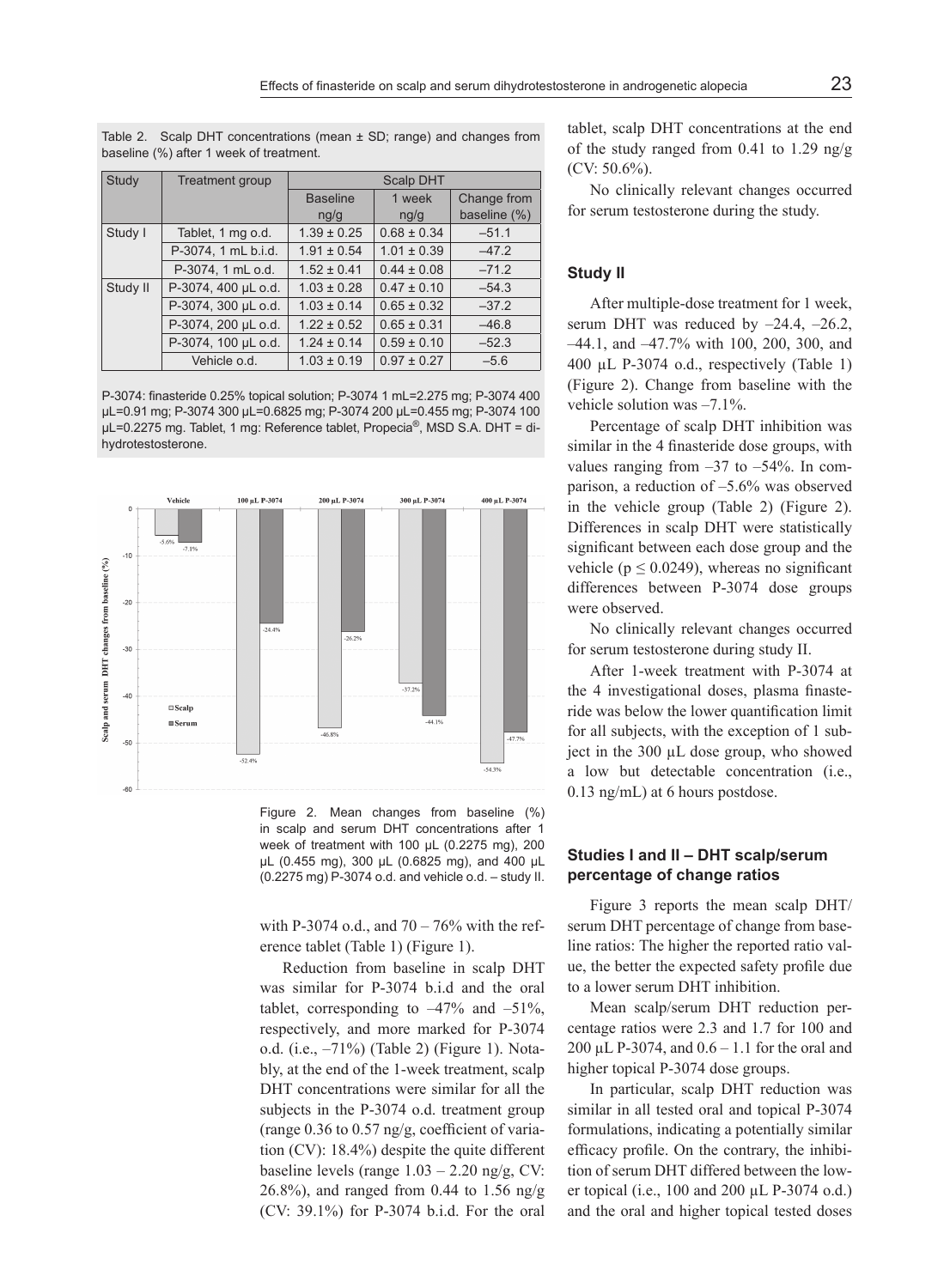

Figure 3. Mean DHT scalp/serum percentage of change from baseline ratios – study I and study II.

(i.e., 1-mg tablet, 300 µL, 400 µL, 1 mL o.d., 1 mL b.i.d. P-3074).

In order to evaluate which was the lead P-3074 dosage, able to separate the effect on scalp from the effect on serum, pair-wise comparisons among all P-3074 dose groups and the oral tested dose were performed on the efficacy/safety ratio parameter using the Wilcoxon Mann Whitney test (Table 3). The P-3074 dosages up to 200 µL were statistically different from the other P-3074 dose groups and the oral finasteride. In contrast, all the other dose group comparisons were not statistically different.

These results confirm that low doses of the topical solution (100 and 200 µL P-3074 o.d.) have a stronger inhibitory effect on scalp than on serum DHT, as opposed to the higher doses of the same topical solution (1 mL P-3074 b.i.d. and o.d.) and to the reference oral tablet (1 mg), which exhibited a stronger effect on serum DHT.

# *Safety*

Tolerability of the topical formulation was excellent, with no signs or symptoms detected at the scalp application site throughout the studies. In study I, 3 adverse events were reported by 2  $(11.1\%)$  subjects with P-3074 (b.i.d. or o.d.), i.e., increased alanine aminotransferase, pollakiuria, and testicular pain. In study II, 5 (15.6%) subjects suffered from adverse events, namely presyncope, conjunctivitis, headache, and oropharyngeal pain. All the reported TEAEs were of mild intensity, resolved by the end of the study, and did not give rise to any safety concern.

#### **Discussion**

In men with androgenetic alopecia, after 1-week treatment (study I), the reduction in scalp DHT levels was more marked for P-3074 o.d. (approx.  $-70\%$ ) than for P-3074 b.i.d. and for the oral tablet (approx. –50% each). A marked decrease in serum DHT levels was found at all time-points in the 3 treatment groups, in good agreement with the data of the previous study [21] and with literature data [12, 24], which reported 60 – 70% reduction in serum DHT levels following treatment with different finasteride oral doses.

Moreover, application of 1 mL P-3074 o.d. for 1 week resulted in a more constant response in terms of scalp DHT inhibition, than the 1-mg reference tablet administered o.d., taking into consideration the possible intersubject variability derived from various factors, such as the different grade of baldness in treated subjects, differences in

| Scalp/serum DHT | $100 \mu L$ | $200 \mu L$ | $100 + 200$ µL | 300 µL    | $400 \mu L$ | $1$ mL b.i.d. | 1 mL o.d. | 1-mg tablet |
|-----------------|-------------|-------------|----------------|-----------|-------------|---------------|-----------|-------------|
| $100 \mu L$     | <b>NA</b>   | n.s.        | n.s.           | < 0.05    | < 0.05      | < 0.05        | < 0.05    | < 0.05      |
| 200 µL          | n.s.        | <b>NA</b>   | n.s.           | n.s.      | n.s.        | < 0.05        | < 0.05    | < 0.05      |
| 100+200 µL      | n.s.        | n.s.        | <b>NA</b>      | < 0.05    | < 0.05      | < 0.05        | < 0.05    | < 0.05      |
| 300 µL          | < 0.05      | n.s.        | < 0.05         | <b>NA</b> | n.s.        | n.s.          | n.s.      | n.s.        |
| $400 \mu L$     | < 0.05      | n.s.        | < 0.05         | n.s.      | <b>NA</b>   | n.s.          | n.s.      | < 0.05      |
| $1$ mL b.i.d.   | < 0.05      | < 0.05      | < 0.05         | n.s.      | n.s.        | <b>NA</b>     | n.s.      | n.s.        |
| 1 mL o.d.       | < 0.05      | < 0.05      | < 0.05         | n.s.      | n.s.        | n.s.          | <b>NA</b> | n.s.        |
| 1 mg tablet     | < 0.05      | < 0.05      | < 0.05         | n.s.      | < 0.05      | n.s.          | n.s.      | <b>NA</b>   |

Table 3. Comparison between treatment groups - DHT scalp/serum percentage of change ratios.

< 0.05 = statistically significant (p-value below 0.05); n.s. = not statistically significant (p-value above 0.05); NA = not applicable; DHT = dihydrotestosterone.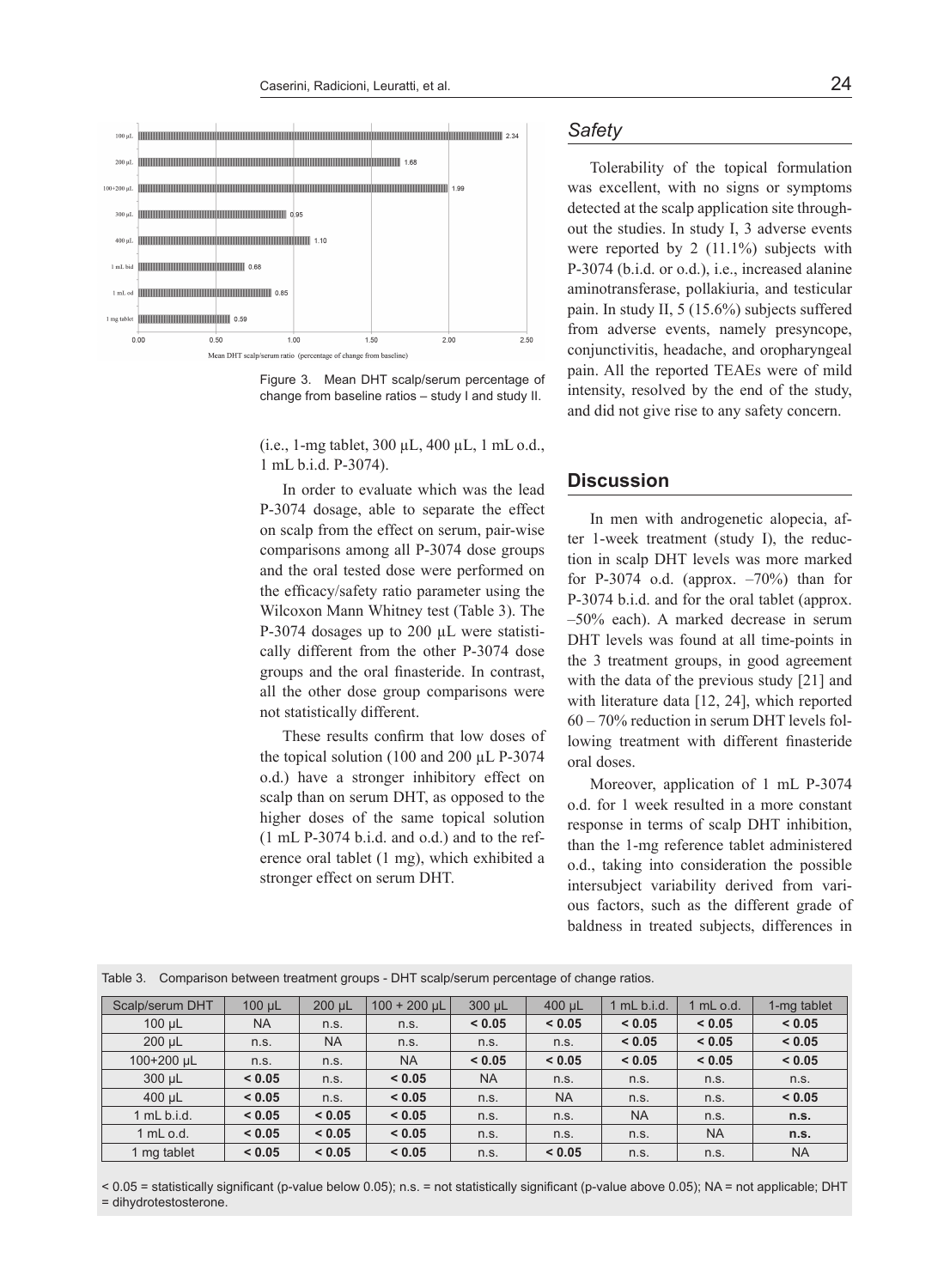density of sebaceous glands, hair follicles, and blood vessels as well as differences in desquamating part of the stratum corneum, intercellular lipid matrix, and hydration level [25]. The difference in response between the o.d. and b.i.d. P-3074 dose regimens with respect to scalp DHT reduction is most likely to be ascribed to the nature of the topical formulation, containing HPCH, which forms an elastic, smooth, and almost invisible film on the scalp surface after homogeneous application, and to the finasteride release pattern from the film. Previous nonclinical studies in hairless rat skin showed that after application of the film-forming P-3074 solution, finasteride permeated through the rat skin, with total permeated drug corresponding to  $\sim$  3.7% of the applied dose [19]. Permeated finasteride was detectable starting from 8 to 12 hours after application, and transdermal penetration lasted up to at least 24 hours postdose. This permeation pattern could be explained by a very slow release of finasteride entrapped in the HPCH matrix and/or by a slow degradation of the film and subsequent release of the drug. A similar finasteride release profile from the film was observed in the previous clinical study performed in 12 healthy volunteers with androgenetic alopecia administered P-3074 b.i.d. for 1 week [21]. In the few subjects for whom finasteride plasma concentrations were above the quantification limit of the assay, in fact, low finasteride levels were detectable starting from 16 hours after single dose application. After the last multiple dose, on average slightly higher levels were observed at  $10 - 12$  hours postdose. Considering finasteride-release pattern from the film and the two dose regimens of the test formulation of study I, we can deduce that the P-3074 b.i.d. application does not improve the response and might somehow impair the release of the drug from the film.

From these findings and the considerations reported above, it seems that the o.d. application of P-3074 is preferable to the b.i.d. one, leading to a better response in terms of inhibition of DHT formation in the scalp. In addition, topical o.d. application of P-3074 overcomes the limits of the oral administration, which for its action is limited by the concentration of blood vessels in the scalp skin dermis, which varies among individuals.

The findings of study I clearly showed that o.d. applications of P-3074 for 1 week already exerted a maximal effect on scalp DHT concentrations  $\sim 70\%$  inhibition), suggesting that the final dose of the topical solution applied to the scalp could be significantly lower than the previously used doses. Thus, study II was designed to evaluate whether lower doses of P-3074 applied to the scalp of men with androgenetic alopecia could achieve a consistent inhibitory effect on scalp DHT levels, minimizing at the same time the systemic effects on serum DHT. Results of the study showed that P-3074 applied o.d. at the lower investigated doses resulted in a more favorable scalp/serum DHT ratio  $\sim$  3 times higher than for the reference 1-mg oral tablet) than when applied o.d. at the higher doses. In fact, doses of 100 (0.2275) mg) and 200 μL (0.455 mg) P-3074 applied o.d. for 1 week resulted in a scalp DHT reduction of –47/–52%, i.e., similar to the one obtained with 300  $(0.6825 \text{ mg})$  and 400  $\mu$ L  $(0.91 \text{ mg})$  (i.e.,  $-37/-54\%$ ), and a reduction in serum DHT of only –24/–26%. In comparison, inhibition of DHT in serum at the higher doses of 300 and 400 µL was –44/–48%.

Notably, in the 100 and 200 µL dose groups, percentage of subjects with reductions greater than the maximal individual reduction observed in the vehicle group (–0.22 ng/g) was 100% and 83.3%, respectively. Considering the two dose groups together, subjects with a reduction in scalp DHT greater than for the vehicle corresponded to 96.7% (11/12). This result confirms the results of study I with topical applications of 1 mL P-3074 o.d. and b.i.d. for 1 week, in which 100% of the treated subjects showed a marked reduction in scalp DHT concentrations.

The results obtained by comparing the DHT scalp/serum percentage of change ratios between treatment groups (both studies) confirmed that low doses of the topical solution (100 and 200  $\mu$ L P-3074 o.d.) have a stronger inhibitory effect on scalp than on serum DHT, as opposed to the higher doses of the same topical solution (1 mL P-3074 b.i.d. and o.d.) and to the reference oral tablet (1 mg), which exhibited a stronger effect on serum DHT. Thus, the pharmacodynamic assessment showed that the candidates for further clinical development of P-3074 are the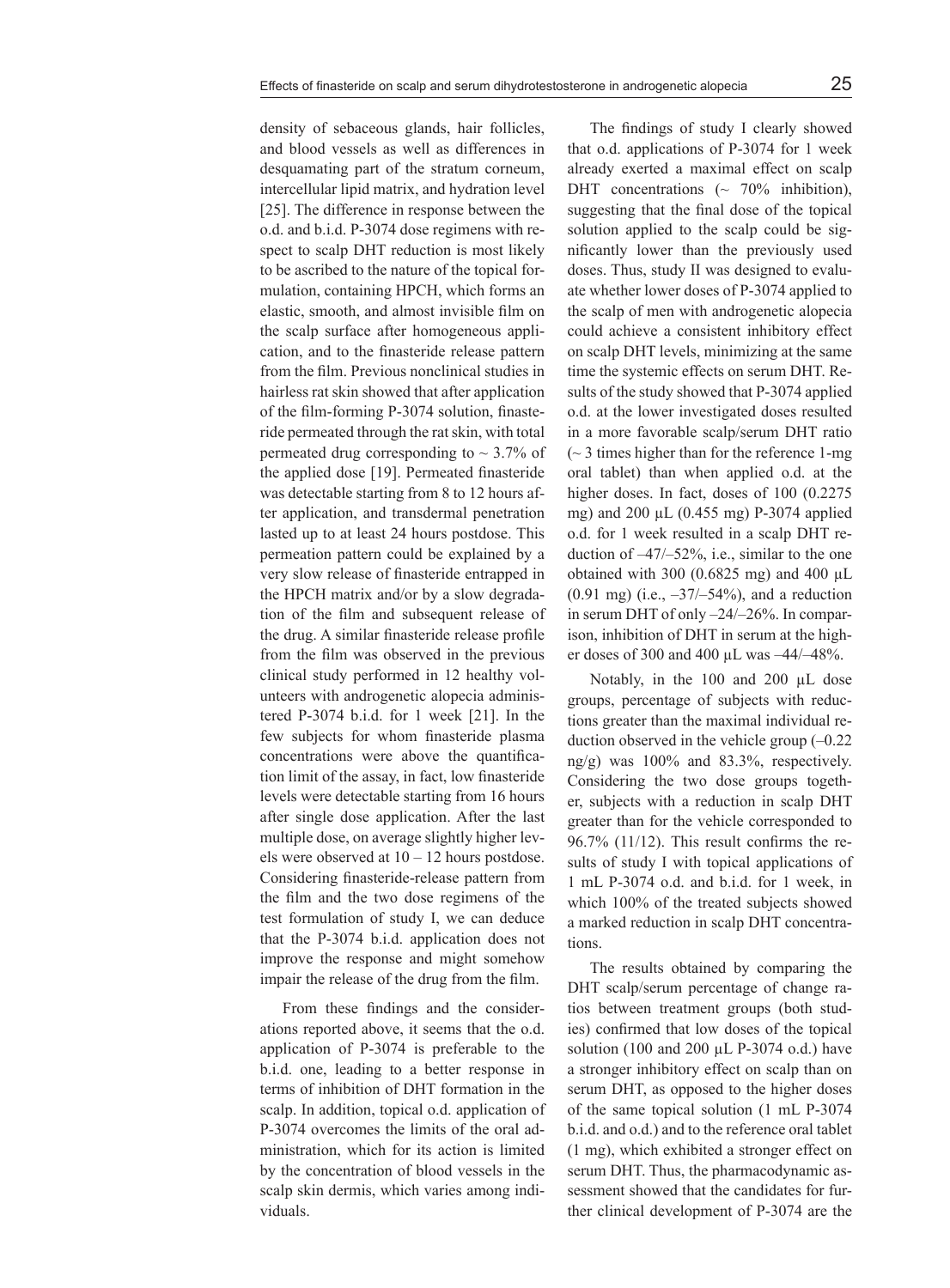100 (0.2275 mg) and the 200 µL (0.455 mg) P-3074 doses.

No relevant changes in serum testosterone were observed in any of the studies reported in the literature [8, 12, 21, 24]. Similarly, for all P-3074 dosages tested in the two studies presented in this paper, no relevant changes occurred for serum testosterone, also considering the marked interindividual variation in testosterone levels both at baseline and at all postdose assessment times.

Study II results on finasteride plasma levels confirmed a negligible finasteride systemic exposure at the doses of  $100 - 400$   $\mu$ L P-3074 administered o.d. for 1 week.

The two studies also confirmed a favorable safety and tolerability profile of P-3074, applied to the scalp of healthy men with androgenetic alopecia b.i.d. or o.d. However, as also previously discussed [21], the safety profile of the study products could not be properly investigated, considering the shortterm treatment of the present studies (i.e., 1 week) as opposed to the clinical practice long-term treatment of months or years.

Study I was open-label whereas study II was double-blind. For both studies, however, the end-points were based on objective assessments, i.e., the determination of DHT and testosterone levels in the study samples by blinded analysts. In addition, to increase the reliability of the study end-points, the subjects were confined in the clinical center under the supervision of clinical staff either during the entire treatment and evaluation period (all P-3074 treatment groups, both studies) or for blood sample and scalp biopsy collections (reference tablet group, study I).

In conclusion, results of the two studies suggest the further development of P-3074 applied o.d. at the lower doses of 100 (0.2275 mg) and 200 µL (0.455 mg), which result in an appropriate inhibition of scalp DHT potentially minimizing the untoward sexual side-effects linked to a systemic DHT reduction.

#### **Acknowledgments**

The authors would like to acknowledge Luca Loprete, Andrea Vele, and Matteo Rossini, CROss Alliance group, Switzerland, for the pharmacokinetic, pharmacodynamic,

and safety analyses, Analytisch Biochemisch Laboratorium ABL BV, the Netherlands, for the analysis of dihydrotestosterone, testosterone, and finasteride and Ottavia Annoni, Cross Alliance group, for study II coordination.

### **Conflict of interest**

All authors have completed the Unified Competing Interest form at http://www. icmje.org/coi\_disclosure.pdf (available on request from the submitting author) and declare: M.C. and R.P. are employees of Polichem S.A.; M.R., C.L., and E.T. are employees of CROss Alliance group. M.I. is a consultant in Dermatology. Polichem S.A., Switzerland, funded this study. The relationships between the Sponsor, M.I., and CROSS Alliance group were regulated by financial agreements.

R.P. and M.C. made substantial contributions to the conception and design of the study and reviewed and approved the final draft of the manuscript. M.R. was the Principal Investigator at the clinical site. C.L. is the author of the clinical study reports and of the manuscript. M.I. reviewed the final draft of the manuscript. E.T. was study I clinical coordinator.

#### **References**

- [1] *Sinclair R*. Male pattern androgenetic alopecia. BMJ. 1998; *317:* 865-869.
- [2] *Whiting DA*. Male pattern hair loss: current understanding. Int J Dermatol. 1998; *37:* 561-566.
- [3] *Kaufman KD*. Androgens and alopecia. Mol Cell Endocrinol. 2002; *198:* 89-95.
- [4] *Imperato-McGinley J, Guerrero L, Gautier T, Peterson RE*. Steroid 5α-reductase deficiency in man: an inherited form of male pseudohermaphroditism. Science. 1974; *186:* 1213-1215.
- [5] *Azzouni F, Zeitouni N, Mohler J*. Role of 5α-reductase inhibitors in androgen-stimulated skin disorders. J Drugs Dermatol. 2013; *12:* e30-e35.
- [6] Propecia® (finasteride) tablets. Full prescribing information. Merck Sharp & Dohme Corp., USA. April 2012.
- [7] *Blumeyer A1*. Tosti A, Messenger A, Reygagne P, Del Marmol V, Spuls PI, Trakatelli M, Finner A, Kiesewetter F, Trüeb R, Rzany B, Blume-Peytavi U; European Dermatology Forum (EDF). Evidence-based (S3) guideline for the treatment of androgenetic alopecia in women and in men. J Dtsch Dermatol Ges. 2011; *9* (*Suppl 6*)*:* S1-S57.